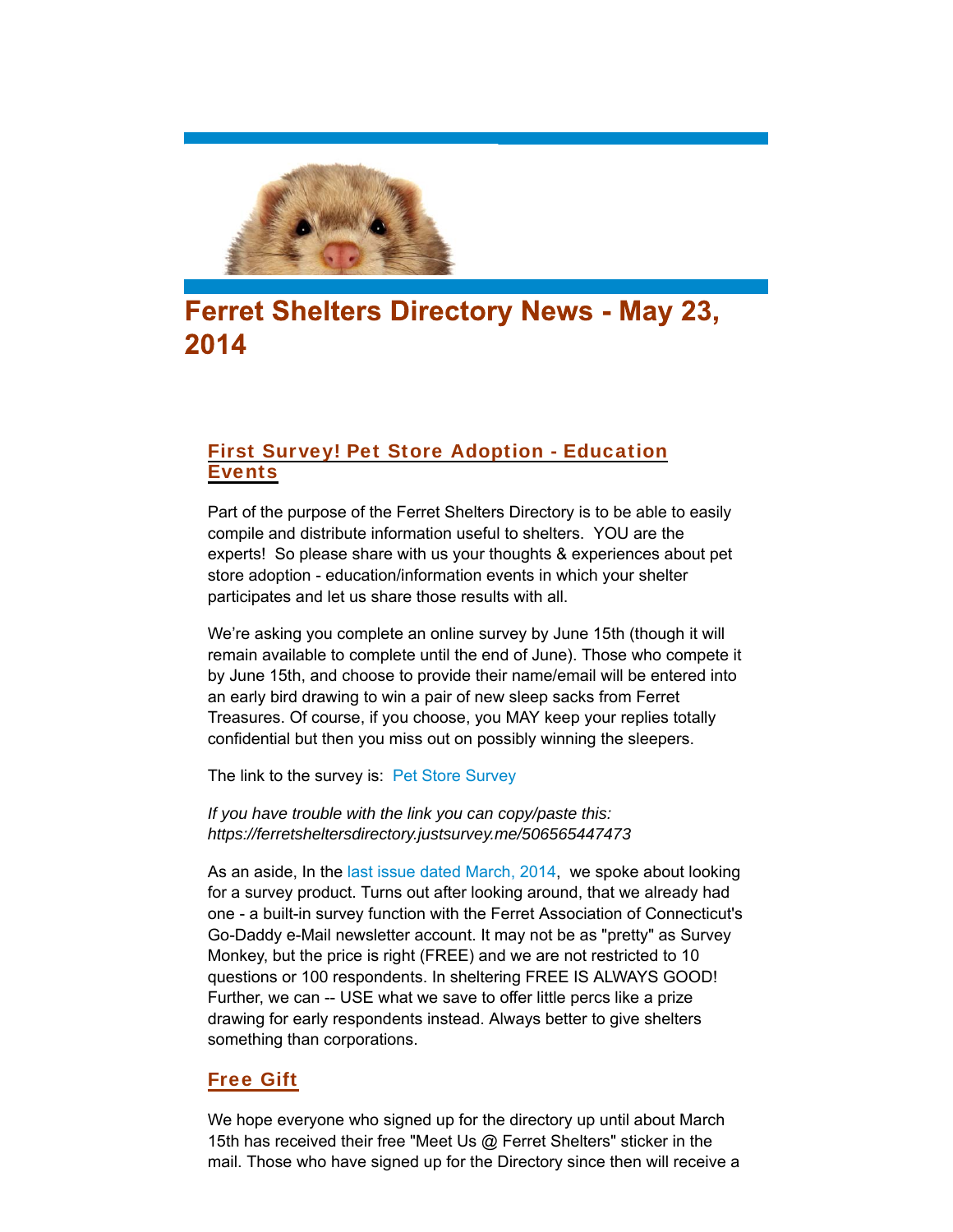sticker sometime in July. We just need to get a volunteer to put together a second mailing.

#### Shelter Resources

Please continue to remember to send along any additions to the Shelter Resources page. We added the 32auctions website for the auction minded. At the moment nothing is very organized on the resouce page; but it will eventually become structured into categories as the listings grow.

If you have anything to add to the list, please let us know at help@ferretshelters.org

## Directory Registrations

There are about 90 shelters registered currently which includes several hospices/sancuatires that are not publicly posted. While we continue to sign-up ferret shelters, our next goals are more broad. We are now targeting multi-species shelters and animal control facilities. If you have either in your area that adopt out ferrets, please let us know at help@ferretshelters.org. We also accept breed rescues, pet stores, and veterinarians that accept and adopt out ferrets.

It is important that we give the public as many other options as possible to surrender or adopt to keep ferrets off places like craigslist or "free" newspaper ads.

### **Directory Renewals**

Some shelters may begin to see renewal notifications starting in July as the settings were changed a couple of times. If you get an email notice it is very easy to renew your listing. Just click on the link and it will bring you to a page to confirm your listing. It's very simple and designed to verify that you and your email account are still active. This is how we will maintain the integrity of the listings. Verification is fully automated.

Should we not hear from you, however, we will manually follow-up before suspending for hiding your listing from view. The goal is to keep listings active, but not let them "petrify" like so many other directories thereby frustrating users.

Thank you.

Ann Gruden Ferret Association of Connecticut, Inc. Ferret Shelters Directory Administration help@ferretshelters.org

*You are receiving this newsletter as a registrant of the Ferret Shelters Directory website. Everyone who registered receives this newsletter in order to be kept up-to-date on Directory activities, programs, changes, etc. Even those who registered but do not have a listing are maintained on*